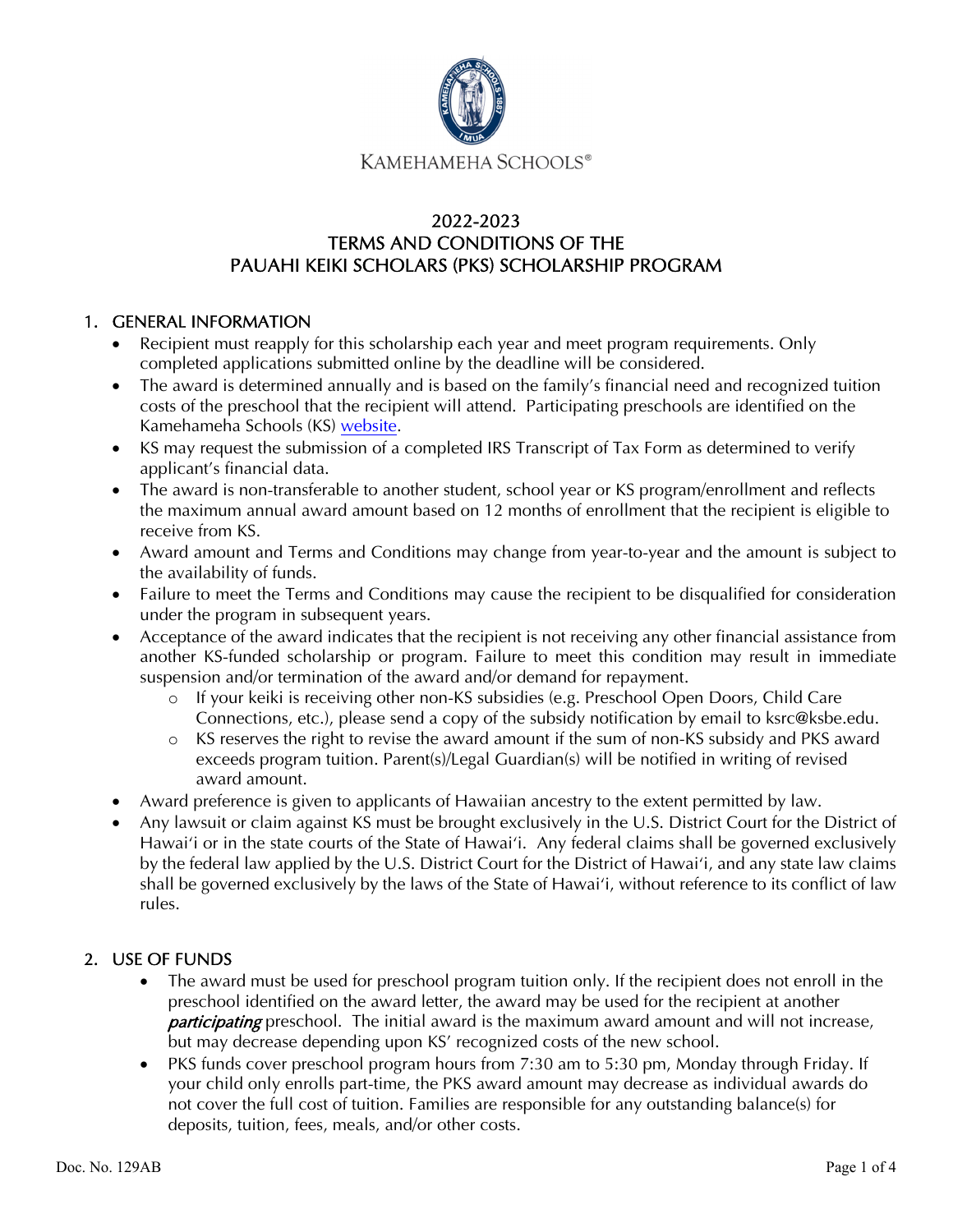

- KS reserves the right to revise the amount of the award if actual tuition charged by the preschool is less than recognized tuition cost. The difference shall be returned to KS if payment has already been received by preschool. Parent(s)/Legal Guardian(s) will be notified in writing of revised award amount.
- The award can be used for distance learning, so long as school is providing active instruction.
- The award cannot be used to reserve a spot at the preschool. Child must attend preschool physically or virtually.

## 3. AWARD DISBURSEMENTS – DISTRIBUTION OF AWARD

- Disbursement check(s) are made payable and sent directly to the preschool on behalf of the PKS recipient.
- Initial disbursement check will be initiated after:
	- o Parent(s)/Legal Guardian(s) agree to the award and Terms and Conditions by accepting the award in FACTS.
	- o Verification of enrollment, grade level, and monthly tuition cost is received directly from the preschool. Enrollment date is defined as the first day the recipient is physically or virtually present at the preschool.
	- o If applicable, verification that all requirements for previously awarded school years are complete.
- KS disburses awards on a monthly basis in 3-month increments. Your keiki's monthly award amount can be calculated by dividing your annual award by 12 months. See chart below:

| <b>Disbursement Period</b>     | Month check issued to preschool |
|--------------------------------|---------------------------------|
| August 2022 – October 2022     | July or August                  |
| November $2022 -$ January 2023 | October                         |
| February $2023$ – April $2023$ | January                         |
| May 2023 – July 2023           | April or May                    |

Note: This schedule is subject to change and contingent upon PQR completion and submission.

- Final award disbursement(s) for the 2022-2023 award year will not be made after September 30, 2023. Any payments delayed because of failure to complete School Collaborator or parent requirements will not be paid after September 30<sup>th</sup>, 2023. All unpaid charges incurred are the responsibility of the Parent(s)/Legal Guardian(s).
- If applicable, disbursement(s) for renewal students receiving funding during the 2022-2023 award year are contingent upon completion and submission of 2021-2022 PQR requirements. Failure to meet any requirements may result in delayed disbursements and, ultimately, award suspension and/or termination of the award.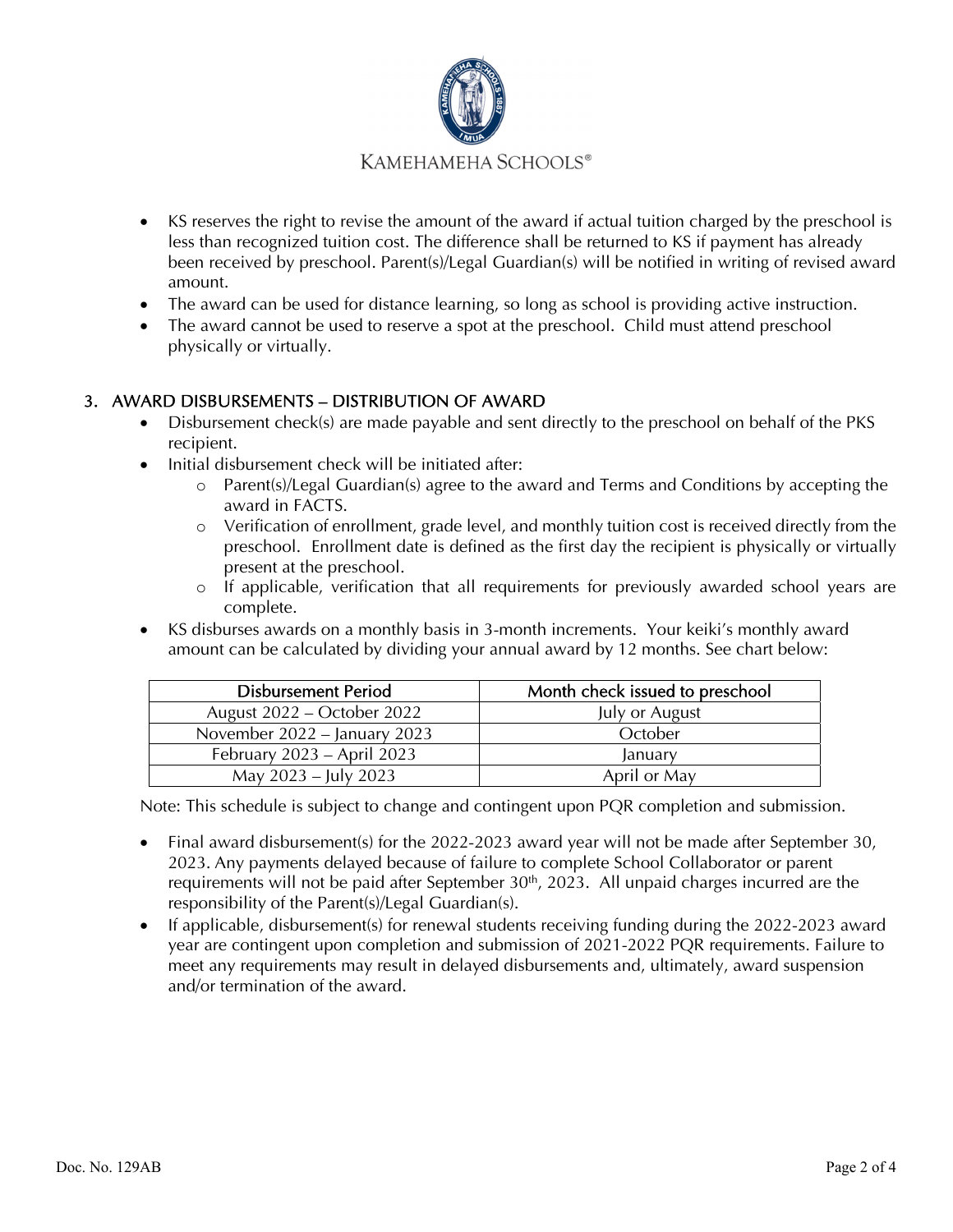

# 4. PARENT QUARTERLY REPORT (PQR)

 Parent(s)/Legal Guardian(s) are responsible for completing and submitting attendance, preschool volunteer work, community service and parent workshop information via the Parent Quarterly Report (PQR) to the Hoʻoulu Kaiāulu Parent Portal (HKPP) by the established due dates to ensure timely disbursements.



• Failure to meet any requirements of the PQR may result in delayed disbursements, award suspension and/or termination for the current award year.

## 5. HOʻOULU KAIĀULU ACTIVITY HOURS

- Parent(s)/Legal Guardian(s) must perform a minimum of five (5) activity hours each 3-month reporting quarter for each child awarded.
	- o If you have more than one awarded child, you must complete five (5) Hoʻoulu Kaiāulu hours per child. (i.e. 2 awarded children = 10 hours per quarter)
	- o You cannot use the same hours for each awarded child.
- Hours must be completed within the current scholarship year.
- Eligible Hoʻoulu Kaiāulu activities hours are:
	- 1. Volunteer and/or workshop hours completed with your child's preschool
	- 2. Volunteer and/or workshop hours completed with a non-profit organization of your choice
- Parent(s)/Legal Guardian(s) must provide volunteer information each reporting quarter by submitting hours to the Hoʻoulu Kaiāulu Parent Portal (HKPP).

#### 6. ATTENDANCE

- Child must maintain an attendance rate of 85% in each 3-month reporting quarter.
- Child must have no more than three (3) consecutive days of unexcused absences.
- Unexcused absences are determined by the preschool.
- Attendance is self-reported. Parent(s)/Legal Guardian(s) must provide attendance each reporting quarter by completing and submitting the PQR to the Hoʻoulu Kaiāulu Parent Portal (HKPP).
- Attendance reported prior to the end of the quarterly period end will NOT be accepted.